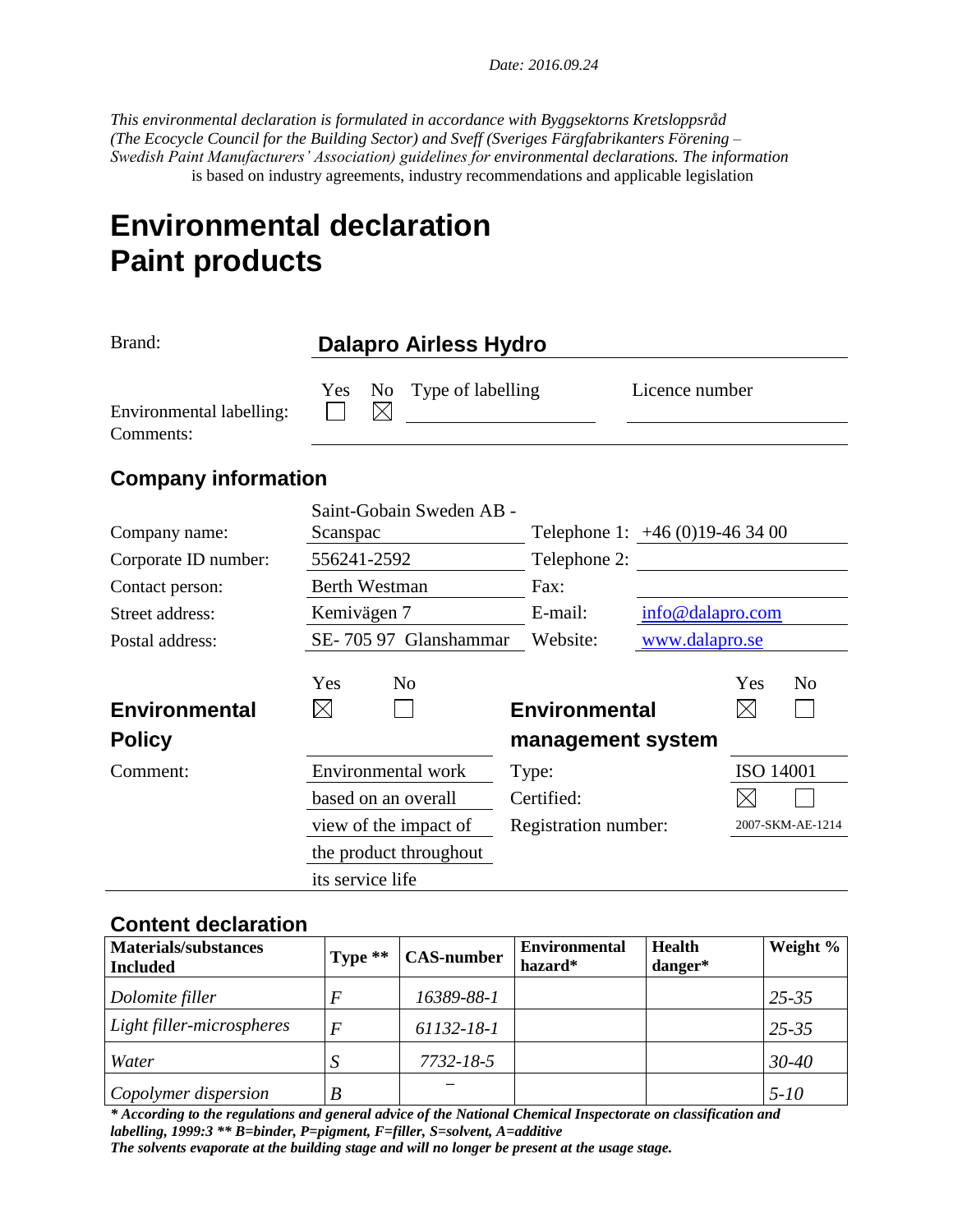## **Environmental impact (production stage)**

| <b>Energy type</b>           |       | . .<br>Discharge into<br>water | per kilo of<br>product | <b>Emission</b><br>into the air | per kilo of<br>product |
|------------------------------|-------|--------------------------------|------------------------|---------------------------------|------------------------|
| Coal                         | $\%$  | <b>COD</b>                     | $<$ 1,4 mg/kg          | CO <sub>2</sub>                 | No information*        |
| Water                        | $\%$  | <b>BOD</b>                     | $<$ 0,3 mg/kg          | CO                              | No information*        |
| Oil                          | $\%$  | P                              | $<$ 0,1 $\mu$ g/kg     | $SO_{x}$                        | No information*        |
| Gas                          | $\%$  | N                              | $<$ 0,8 mg/kg          | $NO_{x}$                        | No information*        |
| Electricity                  | 100%  | Heavy metals                   | $<$ 0,1 $\mu$ g/kg     | Dust                            | No information*        |
| <b>Biofuel</b>               | $\%$  |                                |                        | Ammonia                         | No information*        |
| Own                          | $\%$  |                                |                        | VOC total**                     | No information*        |
|                              | $\%$  |                                |                        |                                 |                        |
| Total use of<br>energy $***$ | 0,040 |                                |                        |                                 |                        |

*\* Not relevant*

*\*\* Volatile organic substances*

*\*\*\* KWh per kilo produced product*

#### **Raw material stage**

There is no information for raw materials.

#### **Source of raw materials/input goods**

|                                       | Scandinavia $(\% )$ | <b>Rest of Europe</b> $(\% )$ | Other $(\% )$ |
|---------------------------------------|---------------------|-------------------------------|---------------|
| Region of origin of the raw materials |                     |                               |               |
| (Total for the manufacturing unit)    |                     |                               |               |

# **Production stage**

| Does production generate residual products?         | $Yes$                                 | $No\n  \boxtimes$                           |
|-----------------------------------------------------|---------------------------------------|---------------------------------------------|
| If yes, how are these dealt with:                   |                                       |                                             |
| Is any hazardous waste generated during production? | $Yes$                                 | $No \boxtimes$                              |
| If yes, how is this dealt with:                     |                                       |                                             |
| EWC code:                                           | 08 04 10 Waste adhesives and sealants |                                             |
|                                                     |                                       | 20 01 28 Paints, inks, adhesives and resins |

# **Distribution of product**

| <b>Production location and country</b>             | Glanshammar, Sweden                                                         |       |                                                 |        |
|----------------------------------------------------|-----------------------------------------------------------------------------|-------|-------------------------------------------------|--------|
| Most common transport method $%$ ): Truck 100%     | Ship                                                                        | Plane | Train                                           | Other  |
| Forms of distribution<br>Special forms of delivery | Via warehouse: $\boxtimes$<br>Large packs: $\boxtimes$<br>Bulk: $  \cdot  $ |       | Direct to customer<br>One-off packages: $\vert$ | Other: |
| <b>Packaging</b>                                   |                                                                             |       |                                                 |        |
| Types of material used:                            | Plastic                                                                     |       |                                                 |        |
| $REPA2$ -connection:                               | Yes: $\bowtie$ Customer no.: 9169312619                                     |       | No:                                             |        |